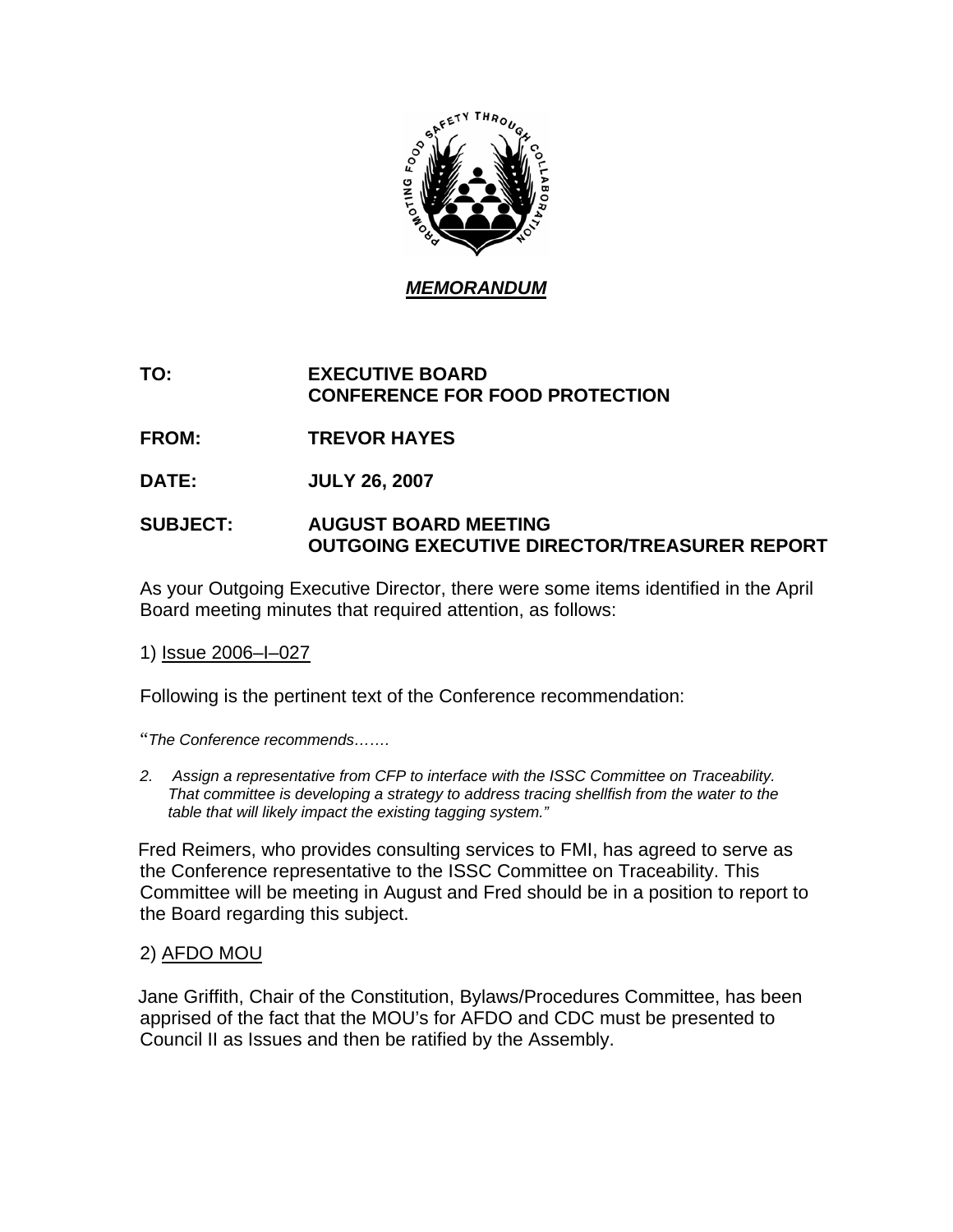## 3) Crumbine Award

The results of the Crumbine Award discussion at the April Board meeting have been shared with Lynn Dyer of the Foodservice and Packaging Institute, administrators of the Award.

## 4) Resignation of Alison Rein

With the resignation of Alison Rein, Consumer Representative to the Executive Board, discussion ensued with both the National Consumers League and with the Center for Science in the Public Interest. Ultimately, it was determined that Ben Cohen of CSPI was the only consumer representative eligible for appointment to fill the subject vacancy. Given Ben's part time status with CSPI, we reached an accommodation that Elizabeth would officially appoint Ben but Sarah Klein, also with CSPI, would represent Ben at the August Board meeting as a non-voting representative. This appointment is effective until the caucus elections in April 2008.

#### 5) Parliamentarians

Allen Gelfius of FDA/ORA will again serve in 2008, this time as Principal Parliamentarian for the Conference. The search continues for other qualified persons, one of whom may be Kevin Reimers (Fred Reimers may be in a position to report on Kevin's availability to serve in this capacity). If anyone has information concerning other prospective Parliamentarians, please advise either Jeff or Trevor. We are attempting to find three more – one for each Council – with Allen floating between the sessions to provide counsel and consistency.

#### 6) Program Committee Chair

As referenced in the April Board meeting minutes, there is a need to address the position of Program Committee Chair in the Constitution and Bylaws so as to more accurately characterize the responsibilities of the position. Hayes will work with Chair Griffith to ensure an Issue is prepared to address this matter.

#### 7) 2008 Biennial Meeting

All function space has been appropriately blocked at the Omni Hotel. AV has also been ordered for all meetings except Friday Committees. Negotiations took place with Presentation AV Services and a substantial discount was granted. AV to this point is \$7,700.

A Conference Call was held in July with the 2008 LAC (10 members in attendance). Progress reports indicate planning is proceeding well. Detail to follow in LAC Report to the Board.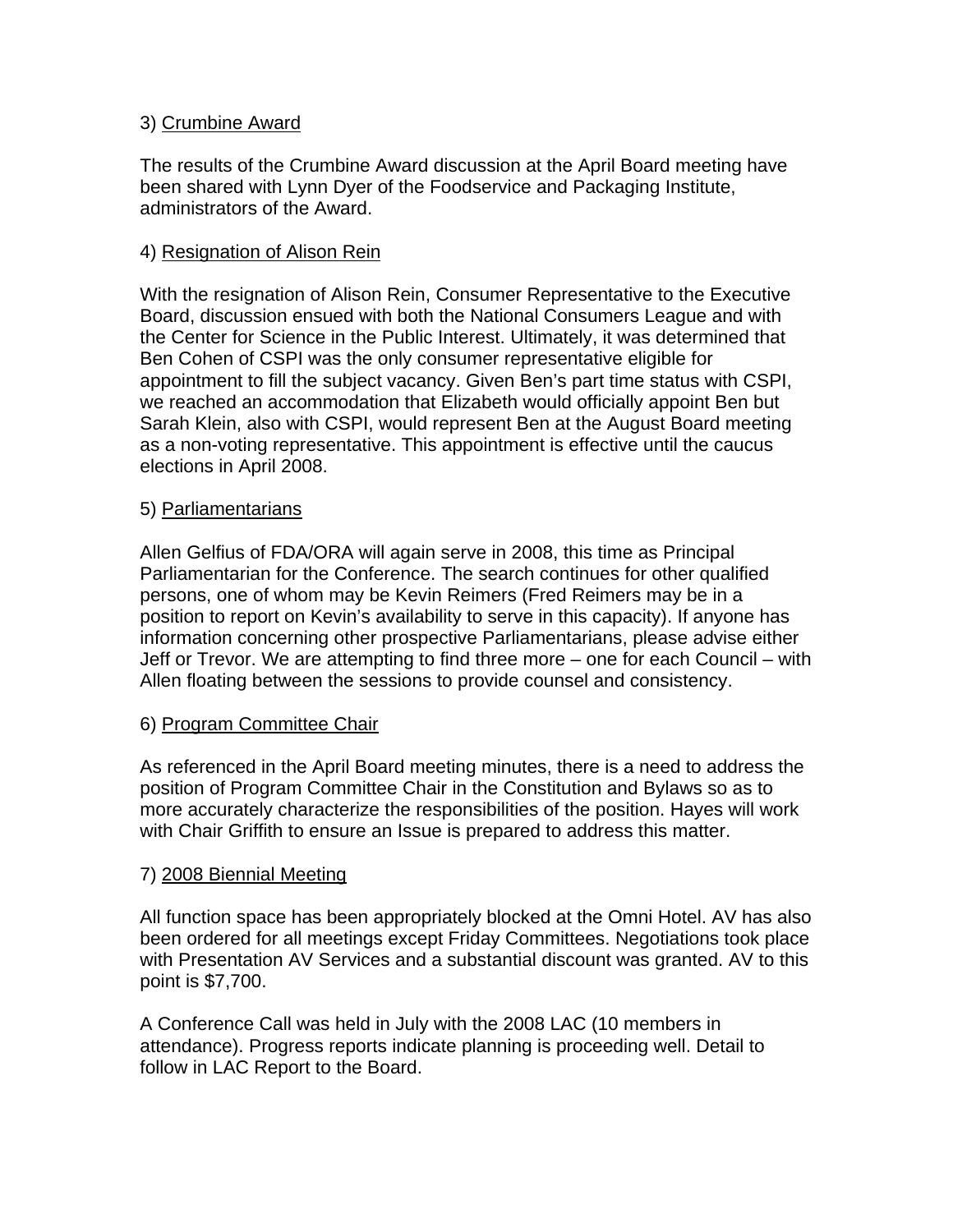The Executive Treasurer report is as follows:

## 1) Taxes and Filings

2006 Income Tax, Secretary of State/Attorney General Filings, and Corporation Renewal are all complete.

# 2) 2<sup>nd</sup> Quarter Financial Report

This has been distributed and is currently being reviewed for approval.  $2^{nd}$ Quarter Summary is as follows: Receipts = \$1,897; Disbursements = \$22,133; and Balance on hand  $= $142,021$ .

#### 3) Grant Research

Initial inquiries have been made with FDA and preliminary application is begun. Richard Barnes of FDA has indicated that a small conference grant may be available once again.

## 4) 2008 Biennial Meeting Expenses/Fees

There was a request at the April Board meeting that justification be presented to support a registration fee increase. Records indicate fees and expenses for (3) Biennial Meetings as follows:

| Year | <b>Registration/Workshop Fee</b> |           | Expenses                          |
|------|----------------------------------|-----------|-----------------------------------|
| 2004 | \$375/425                        | \$150/200 | $\vert$ \$56,390 (Taxed)          |
|      |                                  |           |                                   |
| 2006 | $$375/425$ *                     |           | $$125/175^*$   \$63,740 (No Tax)* |
|      |                                  |           |                                   |
| 2008 | \$395/445                        | \$125/175 | \$71,450 (No Tax)                 |

Expenses are projected to increase \$7,710 from 2006 to 2008. Based on 375 attendees a \$20 fee increase per registrant would result in \$7,500 increased revenue to offset expenses.

\*Note that there was no registration fee increase (along with a Workshop decrease due to a grant) in 2006 despite expenses being \$7,350 higher than in 2004. Increased attendance and a \$48,000 Sponsorship effort more than covered the increased expenses.

#### 5) Current Financial Focus

*Website Redesign*– In April, 2005 the Board approved an additional \$10,000 amount specifically for Website Redesign. This project is nearing completion with a balance of \$5,767 remaining.

*Executive Board Travel Expenses* – Our operating budget has increased for this line item over the past several years as follows: